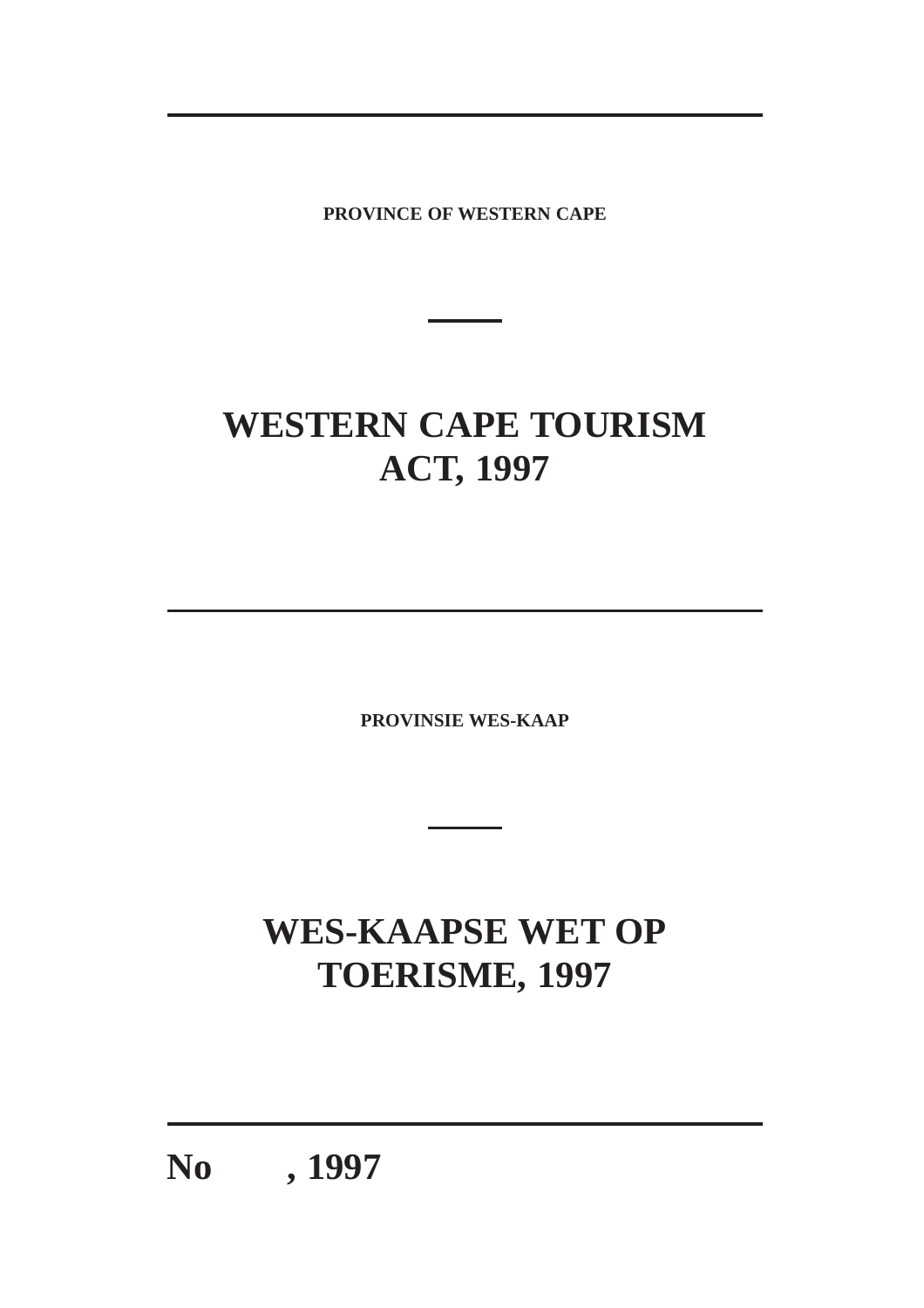# **ACT**

**To provide for the establishment, appointment, funding, powers and functions of a representative and effective tourism structure in the Western Cape which will facilitate the promotion, support and development of tourism to and in the Western Cape, and to provide for matters incidental thereto.**

**B**E IT ENACTED by the Provincial Legislature of the Province of Western Cape, as follows:

#### **CHAPTER 1: DEFINITIONS**

#### **Definitions**

- **1.** (1) In this Act, unless the context otherwise indicates—
	- (i) ''additional committee'' means an additional committee of the Board referred to in section 8;
	- (ii) ''Board'' means the Western Cape Tourism Board referred to in section 2;
- (iii) ''budget'' means an estimate of expected revenue and expenditure which contains particulars of the purposes for which money is to be used; 10
- (iv) ''bureau'' means a Local Tourism Bureau referred to in section 25;
- (v) ''chairperson'' means the chairperson of the Board, organisation, bureau or committee, as the case may be, elected to serve as chairperson in terms of this Act;
- (vi) ''Executive Committee'' means the Executive Committee of the Board, organisation or bureau referred to in sections 4(4), 21(2) and 27(3) 15 respectively;
- (vii) ''Executive Council'' means the Executive Council of the Province referred to in section 132 of the Constitution of the Republic of South Africa, 1996 (Act 108 of 1996);
- (viii) ''financial year'' means the period from 1 April in any year to 31 March in the 20 next succeeding year, and in the case of a bureau and an organisation, the period from 1 July in any year to 30 June in the next succeeding year;
- (ix) ''local committee'' means a committee referred to section 27(4);
- (x) ''local government'' means a local council, metropolitan local council, representative council and rural council as defined in section 10B of the Local 25 Government Transition Act, 1993 (Act 209 of 1993);
- (xi) ''Member responsible for Finance'' means the member of the Executive Council of the Province responsible for financial matters;
- (xii) ''Minister'' means a member of the Cabinet referred to in section 91(1) of the Constitution of the Republic of South Africa, 1996 (Act 108 of 1996);
- (xiii) ''organisation'' means a Regional Tourism Organisation referred to in section 19(1);
- (xiv) ''Permanent Committee'' means the Permanent Committee for Marketing or the Permanent Committee for Development referred to in section 4(6);
- (xv) ''prescribe'' means prescribe by regulation;

35

30

- (xvi) ''Province'' means the Province of the Western Cape;
- (xvii) ''Provincial Legislature'' means the Provincial Legislature of the Province referred to in section 105 of the Constitution of the Republic of South Africa, 1996 (Act 108 of 1996);
- (xviii) ''regional local government'' means a district council or metropolitan council 40as defined in section 10B of the Local Government Transition Act, 1993 (Act 209 of 1993);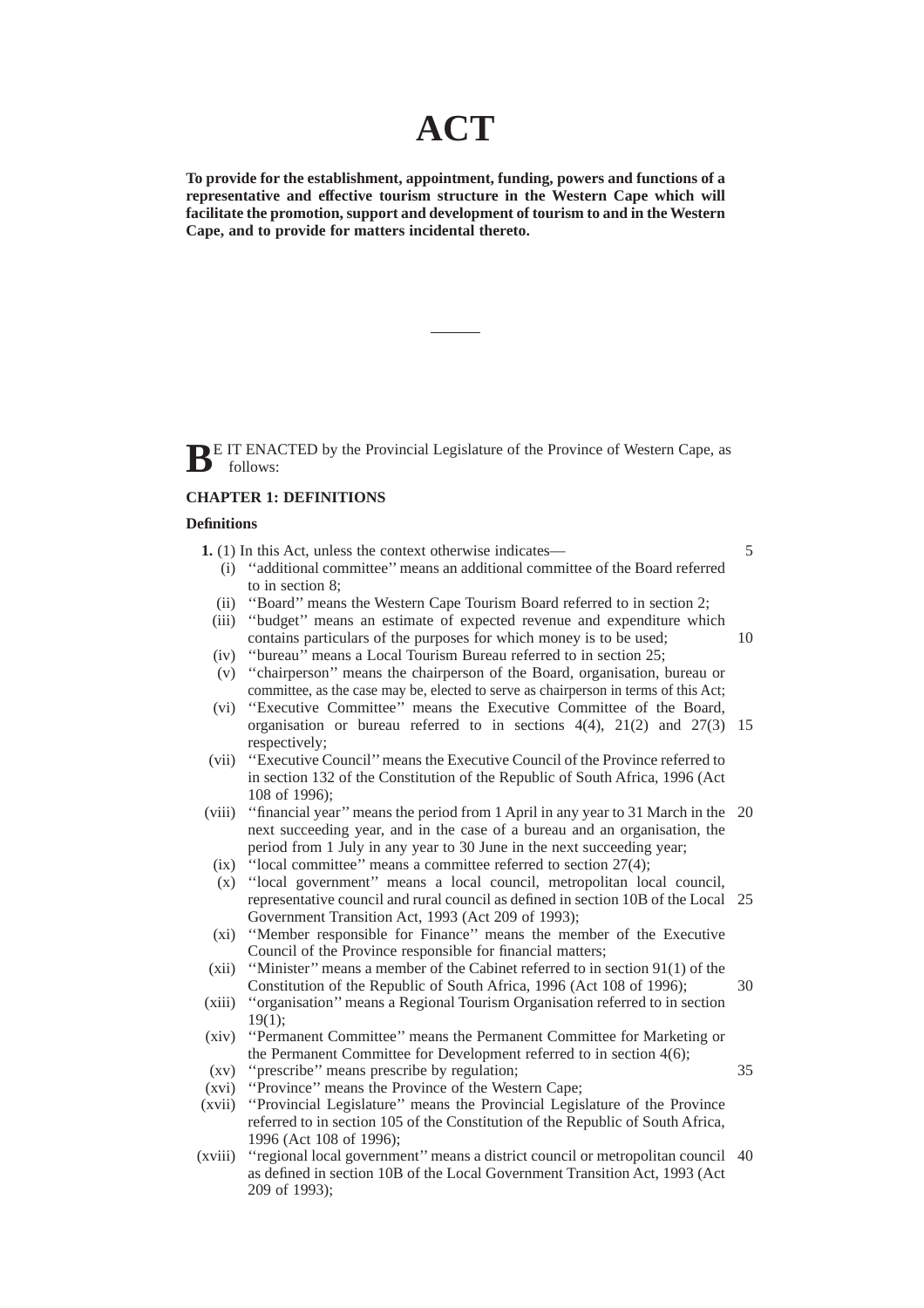- (xxix) ''regional committee'' means a committee referred to in section 21(2)*(b)*;
	- (xx) ''responsible Member'' means the member of the Executive Council of the Province responsible for tourism;
- (xxi) ''scheme'' means an incentive scheme established in terms of section 17(1);

- (xxiii) ''tourism industry'' means the industry which is concerned with tourism to and in the Province, including the provision of services and facilities to, and fulfilling the needs of, persons who undertake visits to and in the Province, and
- (xxiv) ''vice-chairperson'' means the vice-chairperson of the Board, organisation, bureau or committee, as the case may be, elected to serve as vice-chairperson 10 in terms of this Act.

(2) Where in this Act any functionary is required to take a decision in consultation with another functionary, such decision shall require the concurrence of such other functionary; but if such other functionary is a body of persons it shall express its concurrence in accordance with its own decision-making procedures.

(3) Where in this Act any functionary is required to take a decision after consultation with another functionary, such decision shall be taken in good faith after consulting and giving serious consideration to the views of such other functionary.

#### **CHAPTER 2: WESTERN CAPE TOURISM BOARD**

# **Establishment of Western Cape Tourism Board**

**2.** There is hereby established a board to be known as the Western Cape Tourism Board, which shall be a body corporate capable of suing and being sued and, subject to the provisions of this Act and in so far as may be necessary for the better performance of its functions and duties, of performing all such acts as a body corporate may by law perform.

#### **Objects of Board**

**3.** The objects of the Board shall be—

- *(a)* to promote tourism by encouraging persons to undertake visits to and in the Province and, with a view thereto, to take measures to ensure that the services rendered and facilities made available to tourists comply with the prescribed 30 standards;
- *(b)* to formulate a comprehensive tourism policy for the Province, to develop a strategy for the implementation of such policy and to facilitate, promote and support the implementation of such policy and strategy;
- *(c)* to develop the tourism industry in the Province;
- *(d)* to establish and maintain, or cause to be established and maintained, a database of the information required for the formulation, promotion and implementation of the tourism policy and strategy contemplated in paragraph *(b)*;
- *(e)* to formulate the criteria and system for the accreditation and registration of bureaux, to administer such accreditation system and to keep a register of 40 accredited bureaux;
- *(f)* to formulate the criteria and system for the accreditation of all tourism related courses offered in the Province, to administer such accreditation system, including the accreditation of all institutions offering, and persons teaching, such courses and certificates awarded by such institutions or persons, and to 45 keep a register of all the particulars relevant to that system;
- *(g)* to keep a register of institutions, organisations and persons providing services and facilities to tourists in the Province;
- *(h)* to recommend incentive schemes and grading, classification and accreditation systems in accordance with section 17(1), and to administer such schemes and 50 systems;
- *(i)* to protect and advance within the tourism industry emerging business and persons or categories of persons disadvantaged by unfair discrimination;
- *(j)* to undertake other related activities, and
- *(k)* to generate income, so as to achieve its objects.

20

25

35

15

<sup>(</sup>xxii) ''this Act'' includes any regulation made under section 32;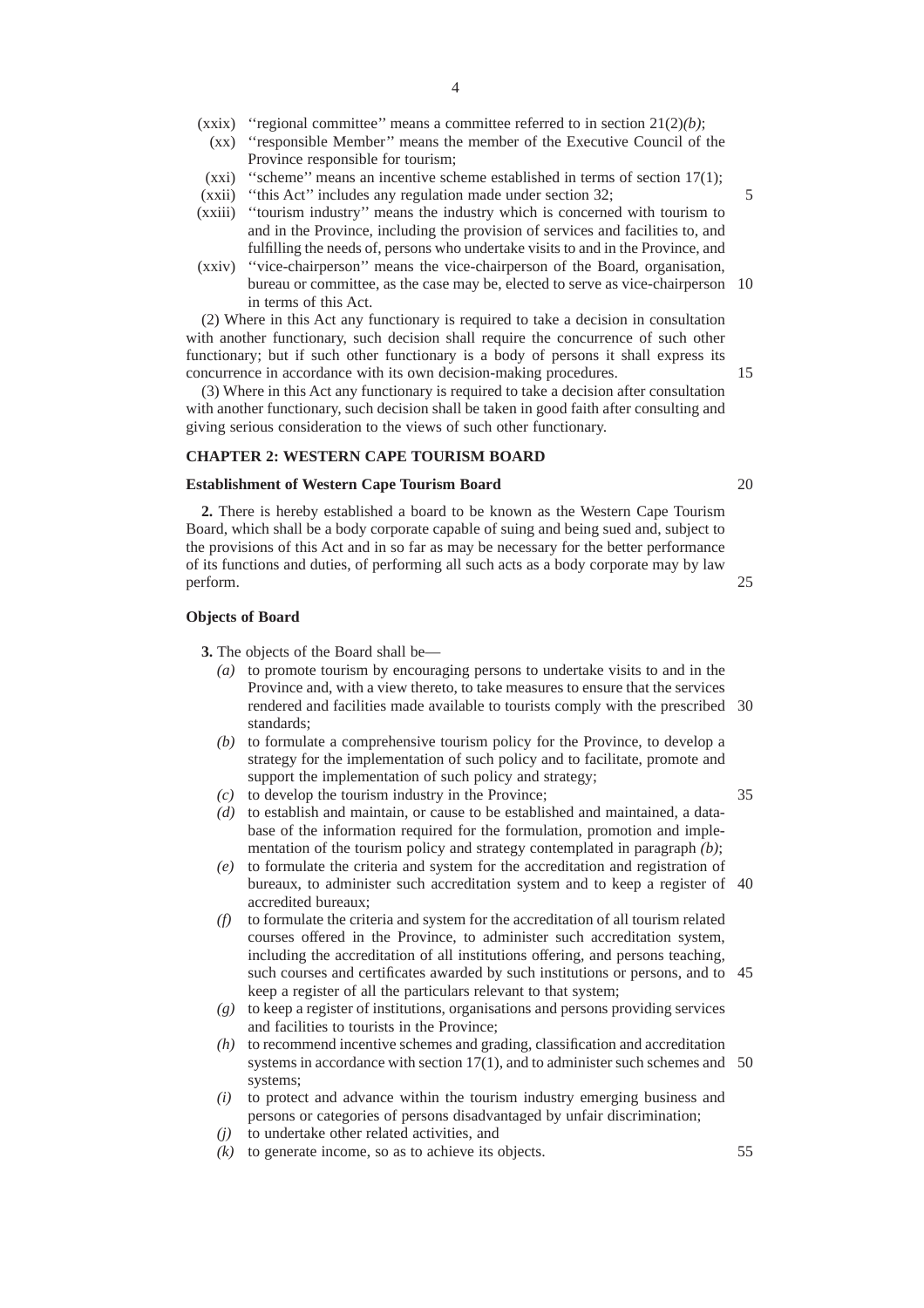#### **Composition and functioning of Board**

**4.** (1) Save that no employee of an organisation or a bureau may be a member of the Board, the Board shall consist of eleven members, namely—

- *(a)* the chairperson of the Permanent Committee for Development;
- *(b)* the chairperson of the Permanent Committee for Marketing;
- *(c)* seven members appointed by the responsible Member, after consultation with a Standing Committee of the Provincial Legislature, from nominations received in terms of subsection (2);
- *(d)* one member nominated by the Western Cape provincial government, and
- *(e)* one member nominated by the organisation representing municipalities in the 10 Province as contemplated in section 163*(a)* of the Constitution of the Republic of South Africa, 1996 (Act 108 of 1996), or, in the event of there being no such organisation or, where such organisation fails to make a nomination, by the responsible Member.

(2) Subject to subsection 1*(c)*, the responsible Member shall, before he or she 15 appoints a member of the Board in terms of subsection (1)*(c)*, by notice in the *Provincial Gazette*, and in such other media as he or she may consider appropriate, invite all interested parties to submit to him or her, within the period mentioned in the notice, the names of persons who in the opinion of such interested parties are fit and proper persons to be so appointed, stating the grounds upon which such opinion is based.

20

5

(3) The Board shall elect a chairperson and a vice-chairperson from among its members, but the chairpersons of the Permanent Committees shall not be eligible for election as chairperson or vice-chairperson of the Board.

(4) The Board shall have an Executive Committee comprising the chairperson and vice-chairperson elected in terms of subsection (3), the chairpersons of the two 25 Permanent Committees elected in terms of subsection (7) and two additional members elected by the Board from among its members.

(5) If the chairperson of the Board is for any reason unable to act as chairperson, the vice-chairperson shall perform the functions of the chairperson.

(6) The Board shall have a Permanent Committee for Marketing and a Permanent 30 Committee for Development and each Permanent Committee shall consist of—

*(a)* one representative nominated by each organisation, and

*(b)* two members of the Board appointed in terms of subsections (1)*(c)*, *(d)* and *(e)* and nominated by the Board, but the chairperson of the Board shall not be a member of a Permanent Committee.

(7) Each Permanent Committee shall elect a chairperson and a vice-chairperson from among its members, who shall not be persons contemplated in subsection 6*(b)*.

(8) If the chairperson of a Permanent Committee is for any reason unable to act as chairperson, the vice-chairperson of that Permanent Committee shall perform the functions of the chairperson.

(9) The Board shall appoint a secretariat for the Board, which secretariat shall also act as the secretariat for the Permanent Committees.

(10) Subject to such terms of reference as may be determined by the Board, the functions of the Permanent Committees shall be to assist, advise and support the Board in the execution of its marketing and development functions and objectives. 45

#### **Period of office of members of Board, and filling of vacancies**

**5.** (1) Any member of the Board who holds office in terms of section 4(1)*(c)*, *(d)* or *(e)* shall, subject to the provisions of section 6, remain in office for a period of two years.

(2) Any member of the Board who holds office in terms of section 4(1)*(a)* or *(b)* shall, subject to the provisions of section 6, remain in office for the period, not exceeding three 50 years, as the Permanent Committee which elected him or her may determine at the time of his or her election.

(3) Notwithstanding the provisions of section 4(1), if, for any reason, the office of a member of the Board who holds office in terms of section 4(1)*(c)* or *(e)* becomes vacant, the responsible Member may appoint a person from the category of persons from which 55such member was appointed or nominated as a member of the Board for the unexpired portion of the period of office concerned.

(4) If, for any reason, the office of a member of the Board who holds office in terms

35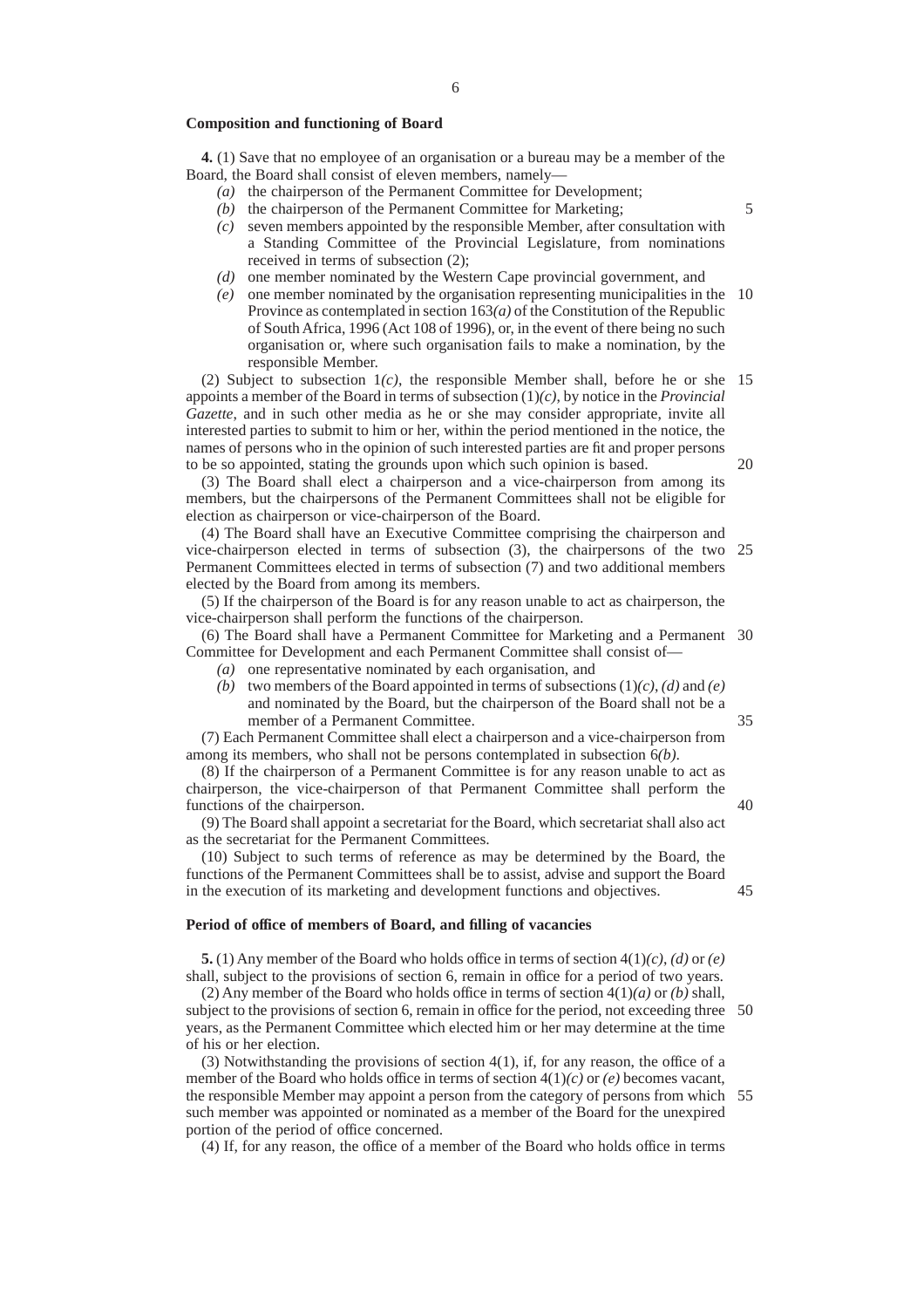(5) Any member of the Board whose period of office has expired shall be eligible for reappointment.

#### **Vacation of office of members of Board**

**6.** (1) The office of a member of the Board, a Permanent Committee or an additional committee becomes vacant if he or she—

- *(a)* is declared insolvent or of unsound mind by a competent court;
- *(b)* is removed from office in terms of subsection (2);
- *(c)* is convicted of an offence and sentenced to imprisonment without the option 10 of a fine, but no one may be regarded as having been sentenced until an appeal against the conviction or sentence has been determined;
- *(d)* is absent from three consecutive meetings of the Board without the consent of the chairperson;
- *(e)* submits his or her resignation in writing to the chairperson;
- 15

20

25

5

*(f)* becomes a member of Parliament or a Provincial Legislature, or *(g)* dies.

(2) The responsible Member may remove a member of the Board, a Permanent Committee or an additional committee from office on the ground of gross misconduct, incapacity or gross incompetence.

#### **Meetings and decisions of Board**

**7.** (1) The first meeting of the Board shall be held at a time and place determined by the responsible Member, and thereafter the Board shall meet at such times and places as may be determined by the Board from time to time, but the Board shall meet at least twice a year.

(2) The chairperson or responsible Member may at any time either of his or her own volition or at the written request of not fewer than five members of the Board by notice convene an extraordinary meeting of the Board, which shall be held at the time and place determined by the chairperson or responsible Member, as the case may be.

(3) The notice whereby an extraordinary meeting of the Board is convened shall state 30 the purpose of that meeting.

(4) The quorum for a meeting of the Board shall be a majority of all its members.

(5) If both the chairperson and the vice-chairperson are absent from a meeting of the Board, the members present shall elect one of their number to preside at that meeting.

(6) The decision of a majority of the members present at a meeting of the Board shall constitute a decision of the Board, and in the event of an equality of votes on any matter the person presiding at the meeting shall, in addition to his or her deliberative vote, have a casting vote. 35

(7) A decision taken by the Board at a time when there was a vacancy on the Board, when any person who was not entitled to sit as a member of the Board sat as such a 40 member, or when any member of the Board contravened the provisions of section 18(1), shall not be invalid if—

- *(a)* the decision was taken by a majority of all the members of the Board, and
- *(b)* the members comprising that majority were entitled to sit as members and complied with the provisions of section 18(1).

(8) The Board may allow any member of a Permanent Committee or an additional committee who is not a member of the Board to attend any meeting of the Board at which any matter relating to a function of that Permanent Committee or additional committee is dealt with and may allow such member to take part in the proceedings at such meeting, without having the right to vote.

#### **Additional Committees of Board**

**8.** (1) The Board may establish the additional committees it deems necessary for the exercise of its powers, the performance of its functions and the carrying out of its duties, but such additional committees shall not be permanent committees and shall function subject to terms of reference determined by the Board.

(2) An additional committee shall consist of the number of members determined by the Board.

8

50

45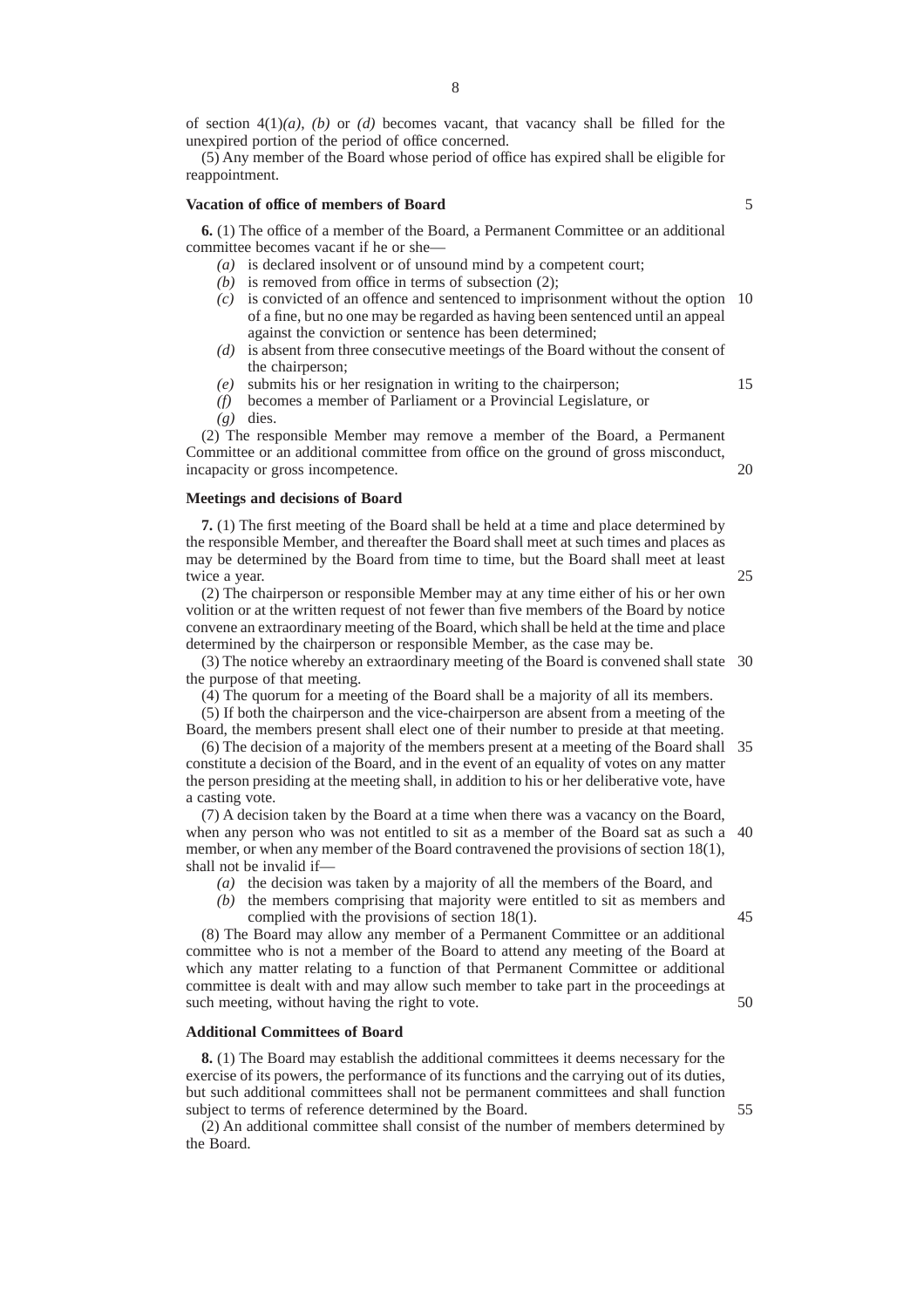(3) An additional committee shall consist of members of the Board, or of both members of the Board and other persons.

(4) The Board may at any time dissolve an additional committee.

#### **Delegation of powers, functions and duties**

**9.** (1) The Board may delegate to any of its committees or employees, any power, function or duty assigned to the Board, or conferred or imposed upon it, in terms of this Act. 5

(2) The delegation of a power, function or duty under subsection (1) shall not preclude the exercise of that power, the performance of that function or the carrying out of that duty by the Board.

(3) The Board may at any time amend or revoke any delegation under subsection (1).

#### **Remuneration of members of Board or committees**

**10.** A member of the Board or any committee may be paid out of the funds of the Board the remuneration and allowances determined by the responsible Member in consultation with the Member responsible for Finance.

#### **Remuneration and other service benefits of employees of Board**

**11.** (1) The Board may, in consultation with the responsible Member and the Member responsible for Finance—

- *(a)* determine and pay to its employees remuneration, allowances, bonuses, subsidies and pensions and other service benefits, and
- *(b)* determine and pay gratuities to its employees and former employees, and to the dependants of its employees and former employees, in the case of death or injury of such employees which occurred in the course of their employment.

### **Powers and duties of Board**

**12.** (1) In order to achieve its objects referred to in section 3 the Board may—

- *(a)* in consultation with the responsible Member and the Member responsible for Finance, lease, purchase or acquire, let, sell, exchange or alienate, mortgage, burden with a servitude or confer any real right in, immovable property;
- *(b)* hire, purchase or acquire, hire out, sell, exchange or alienate, pledge or confer any other real right in, movable property;
- *(c)* negotiate or co-operate with any government, provincial administration or local government, or any other board or person, in the Republic or elsewhere, with regard to any matter which is directly or indirectly aimed at the achievement of the objects of the Board;
- *(d)* enter into agreements with a similar body, within the Republic or elsewhere, 35 for the promotion of tourism in the respective areas for which the Board and that body have been established, and for that purpose the Board, or a member or members of the Board, may undertake journeys inside and outside the Republic;
- *(e)* open and administer offices, in the Province or elsewhere, which may be necessary or advisable for the effective and proper exercise of its powers, the 40 performance of its functions and the carrying out of its duties;
- *(f)* in consultation with the responsible Member and the Member responsible for Finance, lend or borrow money in the Republic or elsewhere, but no loan shall be used for current expenditure;
- *(g)* acquire insurance cover—
	- (i) for itself against any loss, damage, risk or liability which it may suffer or incur, and
	- (ii) for the members of the Board, of the Permanent Committees and of any additional committees in respect of bodily injury, disablement or death resulting solely and directly from an accident occurring in the course of 50the performance of their duties as such members;

25

10

15

20

30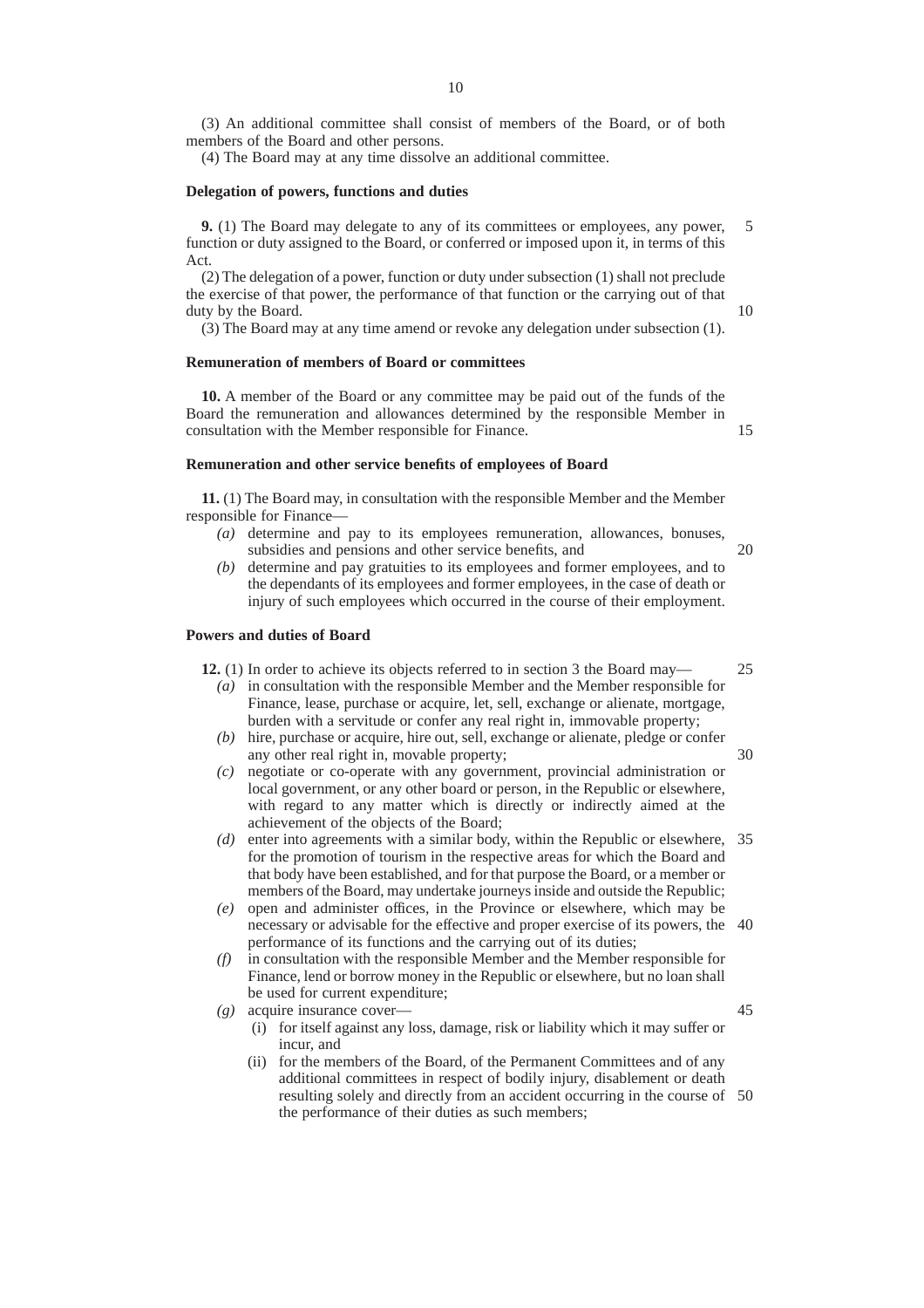- *(h)* open and conduct banking accounts at a bank as defined in the Banks Act, 1990 (Act 94 of 1990);
- *(i)* draw up, make, publish and sell or make available free of charge, books, guides, maps, publications, photographs, films, videos and similar matter, intended to inform persons, in the Republic or elsewhere, of tourist attractions in the Province; 5
- *(j)* gather, evaluate and process information relating to tourism in the Province, and make such information available to persons who are engaged in the tourism industry;
- $(k)$  give advice and guidance to all persons who are engaged in the tourism industry; 10
- *(l)* with a view to the effective marketing of, and the provision of information relating to, any service, facility or product offered in connection with tourism, determine, publish and regulate the use of such distinguishing signs and wording as the Board may deem fit;
- *(m)* employ persons;
- *(n)* negotiate and co-operate with any educational institution regarding the institution, continuation or expansion of courses for the training of persons for careers in the tourism industry;
- *(o)* recommend incentive schemes and grading, classification and accreditation systems in accordance with section 17(1), and administer such schemes and 20 systems, and
- *(p)* perform any other acts which may contribute towards the achievement of the objects of the Board.

(2) Any distinguishing sign and wording determined by the Board in terms of paragraph *(l)* of subsection (1) shall be published in the *Provincial Gazette*.

(3) No person shall use any distinguishing sign or wording determined by the Board in terms of paragraph *(l)* of subsection (1) without the written permission of the Board.

(4) The procedure for applications for written permission to use any distinguishing sign or wording determined by the Board in terms of paragraph *(l)* of subsection (1) shall be as prescribed.

(5) Any person who uses any distinguishing sign or wording determined by the Board in terms of paragraph *(l)* of subsection (1) without the written permission of the Board, shall be guilty of an offence and liable on conviction to a fine or to imprisonment for a period not exceeding six months.

(6 ) The Board shall in consultation with the responsible member appoint a person as 35 chief executive officer who shall be its accountable officer, be in charge of the other employees of the Board, be responsible to the Board and shall submit to the responsible Member, as soon as practicable after the conclusion of any meeting of the Board, a copy of the minutes of such meeting.

# **Financial control**

**13.** (1) The chief executive officer of the Board appointed in terms of section 12(6) shall be the accounting officer of the Board and he or she shall account for all money received, all payments made and all property acquired, received, held or disposed of by the Board.

(2) The accounting officer shall—

- *(a)* keep a full and correct record of all money received or spent by the Board, and of the assets, liabilities and financial transactions of the Board, and
- *(b)* as soon as possible, but not more than three months after the end of the financial year of the Board, draw up annual financial statements which shall consist of: 50
	- (i) a balance sheet;
	- (ii) an income statement;
	- (iii) a cash-flow statement, and
	- (iv) notes to the annual financial statements.

(3) The records and annual financial statements referred to in subsection (2) shall be 55 audited by the Auditor-General.

#### **Annual report**

**14.** (1) The Board shall annually, but not more than three months after the end of a financial year, submit to the responsible Member a report on its affairs and activities during that financial year.

40

45

15

25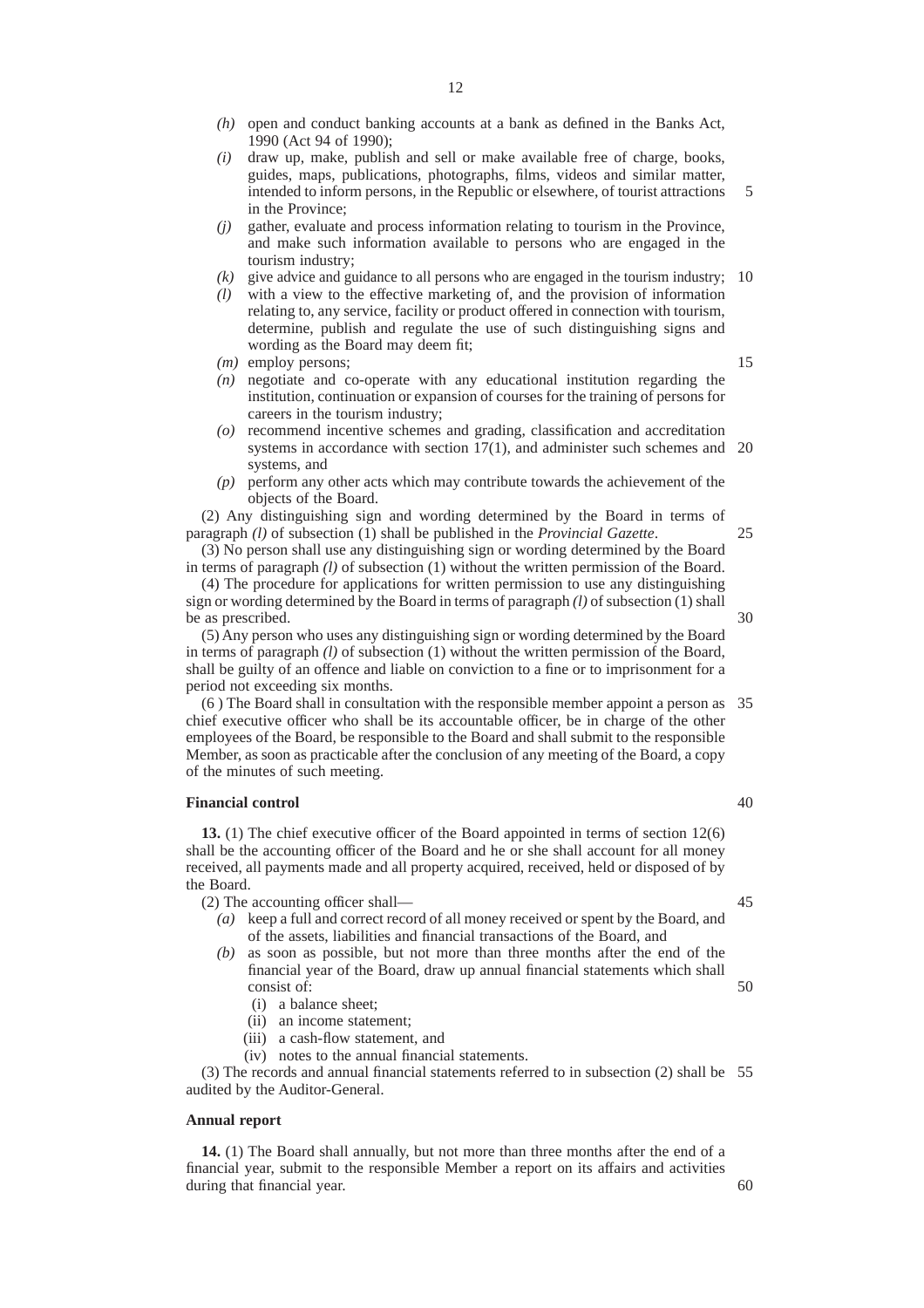(2) The responsible Member shall table a copy of the report submitted to him or her in terms of subsection (1) in the Provincial Legislature within fourteen days after he or she has received it or, if the Provincial Legislature is not then in session, within fourteen days after the commencement of its next ensuing session.

#### **Funds of Board**

**15.** (1) The funds of the Board shall consist of—

- *(a)* appropriations from the Provincial Legislature pursuant to an annual budget submitted by the Board in terms of subsection (2);
- *(b)* donations, bequests, sponsorships or contributions received by the Board, and
- $(c)$  subject to section  $12(1)(f)$  income generated by the Board so as to achieve its 10 objects.

(2) The Board shall annually, before or on the date determined by the responsible Member, submit a budget for the ensuing financial year to the responsible Member, who shall table a copy of the budget in the Provincial Legislature within fourteen days after he or she has received it or, if the Provincial Legislature is not then in session, 15 within fourteen days after the commencement of its next ensuing session.

(3) The Board shall not incur any expenditure which may cause the appropriation in terms of subsection (1) to be exceeded.

(4) Subject to the provisions of subsection (5), the Board shall use its funds to defray expenditure incurred in connection with the exercise of its powers, the performance of 20 its functions and the carrying out of its duties.

(5) The Board may invest any unexpended portion of its funds in any manner determined by it, in consultation with the responsible Member and the Member responsible for Finance.

# **Submission of annual financial statements of Board**

**16.** The Board shall as soon as possible, but not later than three months after the end of a financial year, after completion of the annual audit, submit the annual financial statements referred to in section  $13(2)(b)$  to the responsible Member, who shall table a copy of such statements in the Provincial Legislature within fourteen days after he or she has received it or, if the Provincial Legislature is not then in session, within fourteen 30 days after the commencement of its next ensuing session.

#### **Establishment of incentive schemes in respect of certain sectors of the tourism industry**

**17.** (1) The responsible Member may in respect of any prescribed sector of the tourism industry, on recommendation of the Board and after consultation with 35 representatives of that sector, with a view to the maintenance or enhancement of the standards of services or facilities rendered or made available by persons who are active in that sector—

*(a)* establish incentive schemes, and

*(b)* prescribe grading, classification and accreditation systems.

(2) The responsible Member may for the purposes of an incentive scheme or a grading, classification and accreditation system apply any basis of differentiation which, after consultation with representatives of the prescribed sector concerned, he or she may deem fit.

(3) If in the opinion of the responsible Member it is necessary to do so, he or she may, in consultation with the Board and after consultation with representatives of the prescribed sector concerned, amend or repeal the provisions of an incentive scheme or a grading, classification and accreditation system. 45

(4) If the responsible Member intends to establish an incentive scheme or a grading, classification and accreditation system for any sector which, in his or her opinion, if 50 implemented, will materially affect functions assigned to a Minister or another Member of the Executive Council of the Province in terms of any law, he or she shall establish such scheme or system in consultation with such other Minister or Member.

#### **Declaration of interests**

**18.** (1) When the Board, a Permanent Committee or an additional committee is in 55 session, a member thereof may not take part in the discussion of, or may not participate

5

25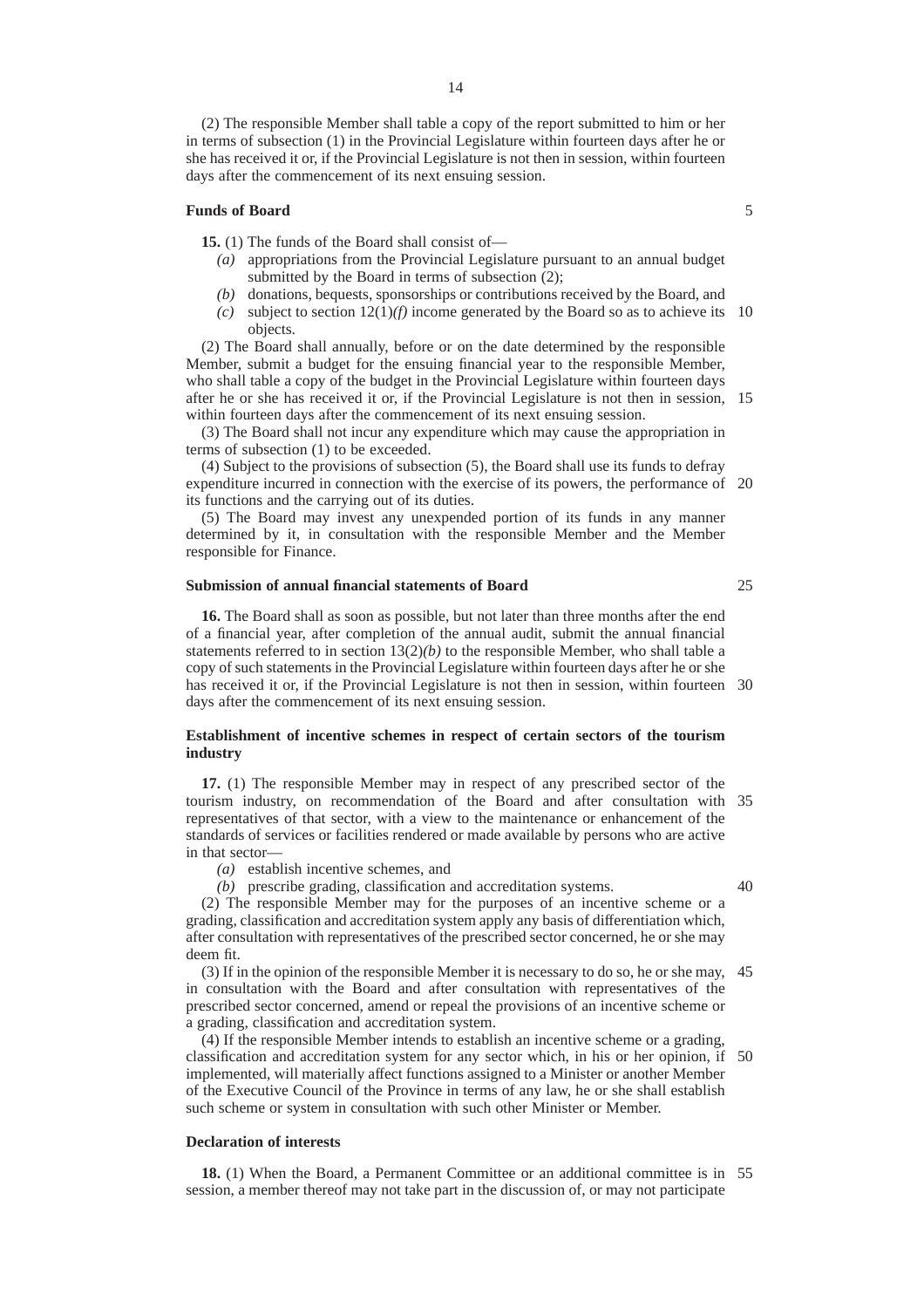(2) Any member of the Board who contravenes the provisions of subsection (1) shall be guilty of an offence and on conviction liable to a fine or imprisonment for a period not exceeding six months. 5

# **CHAPTER 3: REGIONAL TOURISM ORGANISATIONS**

#### **Establishment of Regional Tourism Organisations**

**19.** (1) The responsible Member may, in consultation with the regional local government concerned, prescribe tourism regions and establish a Regional Tourism 10 Organisation for each such region.

(2) The responsible Member may, at the request of an organisation, in consultation with the regional local government concerned, prescribe tourism sub-regions, establish a Sub-regional Tourism Organisation for each such sub-region and prescribe its composition, functioning, funds and accountability.

15

(3) The organisations and Sub-Regional Tourism Organisations shall be bodies corporate capable of suing and being sued and, subject to the provisions of this Act and in so far as may be necessary for the better performance of their functions and duties, of performing all such acts as bodies corporate may by law perform, provided that no loan shall be raised by an organisation or Sub-Regional Tourism Organisation without the consent of the regional local government concerned and no such loan shall be used for current expenditure.  $20$ 

#### **Objects of organisations**

**20.** The objects of the organisations, or Sub-regional Tourism Organisations, if any, shall be— 25

- *(a)* to formulate regional tourism policy and to promote, support and facilitate the implementation of such policy;
- *(b)* to promote, support and facilitate provincial tourism development and marketing through representation on the Permanent Committees of the Board;
- *(c)* to promote tourism in their areas of jurisdiction by encouraging persons to 30 undertake visits to and in the region;
- *(d)* to support the Board in the execution of its functions and the achievement of its objectives;
- *(e)* to establish and maintain, or cause to be established and maintained, a database of the information required for the formulation and implementation 35 of the tourism policy and the tourism policy strategy contemplated in section 3*(b)*;
- *(f)* to assist and support any accredited tourism bureau within its area of jurisdiction;
- *(g)* to protect and advance within the tourism industry emerging business and 40 persons or categories of persons disadvantaged by unfair discrimination;
- *(h)* to identify and promote the natural and cultural assets of its area, and
- *(i)* to undertake other related activities.

#### **Composition and functioning of organisations**

**21.** (1) Each organisation shall consist of the following members— 45

- *(a)* two representatives from each accredited tourism bureau in its area of jurisdiction, and
- *(b)* three persons nominated by the regional local government concerned.

(2) The members of an organisation shall elect at its first meeting, from among its members— 50

*(a)* an Executive Committee comprising a chairperson, a vice-chairperson and at least three additional members, provided that at least one of the members of the Executive Committee shall be a representative of the regional local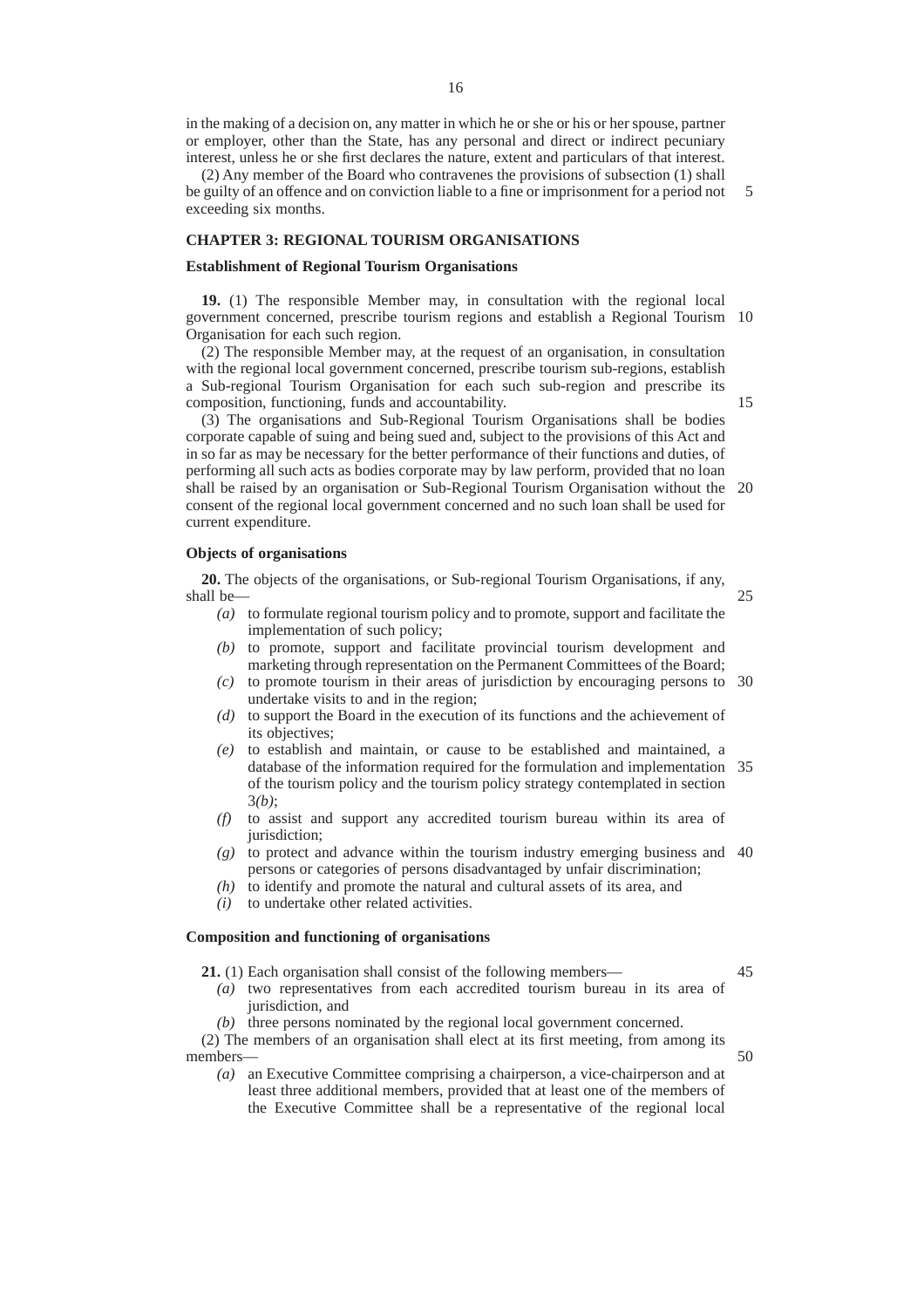government, provided further that the chairperson or vice-chairperson shall not be a representative of the regional local government, and

*(b)* a Regional Marketing Committee and a Regional Development Committee, provided that one of the members contemplated in subsection (1)*(b)* shall be elected to the Regional Marketing Committee and another of those members shall be elected to the Regional Development Committee. 5

(3) The Executive Committee shall appoint a secretariat for the organisation, which secretariat shall also act as the secretariat for the regional committees.

(4) The chairperson and the vice-chairperson of the Executive Committee shall be the chairperson and the vice-chairperson of the organisation, respectively.

(5) The regional committees shall each elect a chairperson and a vice-chairperson from among its members.

(6) The functions of a regional committee shall be to assist, advise and support the organisation in the execution of its marketing and development functions and objectives.

(7) The members of an organisation shall nominate its representatives on each of the Permanent Committees.

(8) If the chairperson of an organisation or a regional committee is for any reason unable to act as chairperson, the vice-chairperson of that organisation or regional committee, as the case may be, shall perform the functions of the chairperson.

(9) The provisions of section 6, 9 and 10 are *mutatis mutandis* applicable to an organisation.

(10) An organisation may, in consultation with the regional local government for its area of jurisdiction—

- *(a)* determine and pay to its employees remuneration, allowances, bonuses, 25 subsidies and pensions and other service benefits, and
- *(b)* determine and pay gratuities to its employees and former employees, and to the dependants of its employees and former employees, in the case of death or injury of such employees which occurred in the course of their employment.

(11) An organisation shall appoint a person as chief executive officer who shall be its 30 accountable officer, be in charge of the other employees of the organisation and be responsible to the organisation.

#### **Constitution of organisations**

**22.** Subject to the provisions of this Act, and in consultation with the members contemplated in section  $21(1)(b)$ , an organisation shall adopt a written Constitution as 35 prescribed.

## **Funds of organisations**

**23.** The funds of an organisation shall consist of—

- *(a)* appropriations from the regional local government for its area of jurisdiction, pursuant to an annual budget submitted by the organisation in terms of section 40
- $24(3)(b)$  and approved by the regional local government; *(b)* donations, bequests, sponsorships or contributions, and
- 
- *(c)* subject to section 19(3), income generated so as to achieve its objects.

# **Accountability arrangements of organisations**

**24.** (1) The chief executive officer of the organisation appointed in terms of section 45 21(11) shall be the accounting officer of the organisation and he or she shall account for all money received, all payments made and all property acquired, received, held or disposed of by the organisation.

(2) The provisions of section 13(2) and (3) are *mutatis mutandis* applicable to an organisation. 50

(3) An organisation shall annually—

*(a)* after the end of a financial year, within three months of the completion of the annual audit, submit to the chief executive officer of the regional local

15

20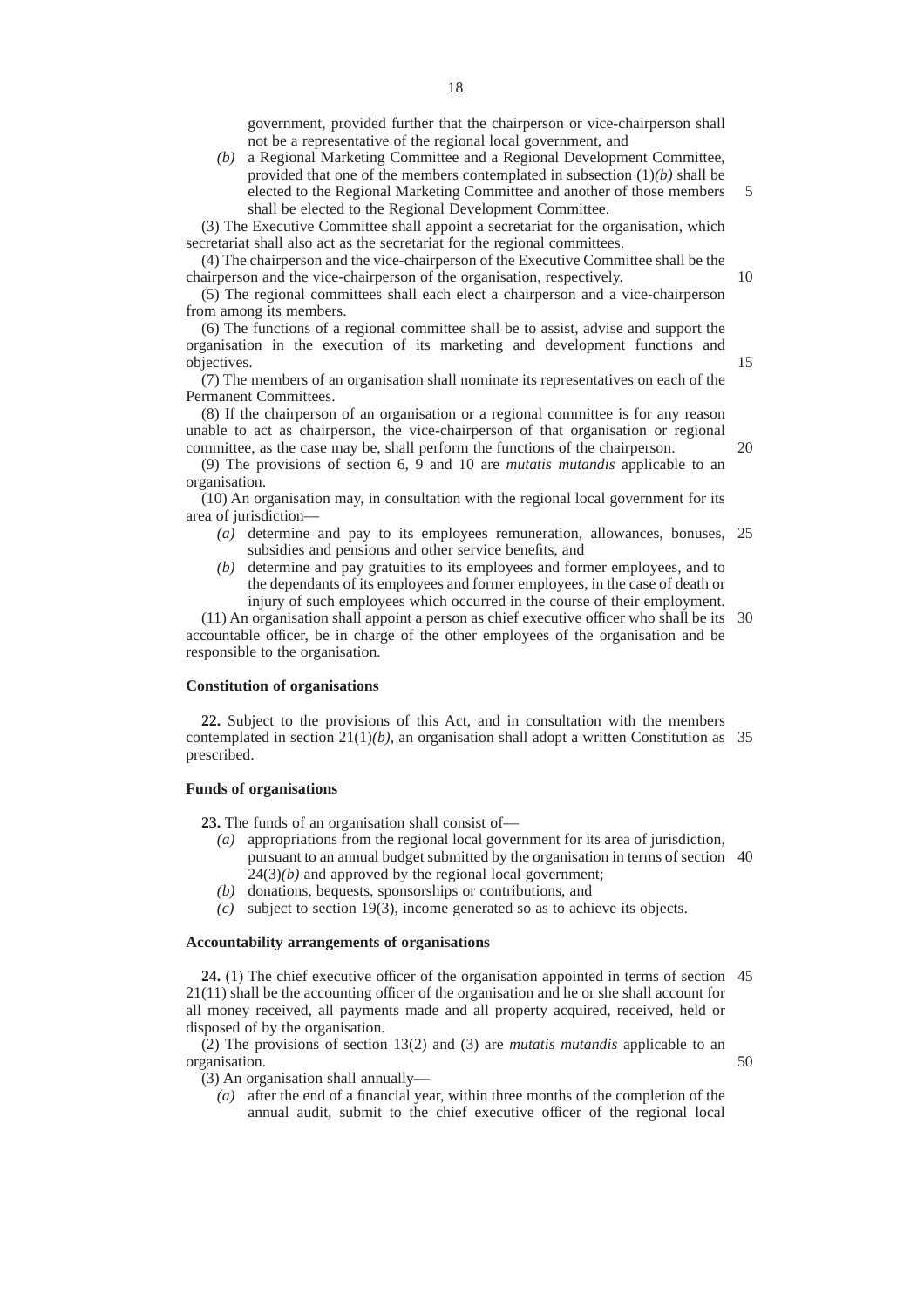government for its area of jurisdiction a report on its affairs and activities during that financial year and its audited annual financial statements, which report and financial statements shall be considered at a meeting of that regional local government, and

*(b)* before or on the date prescribed, submit a budget for the ensuing financial year, and a business plan as prescribed, to the chief executive officer of the regional local government for its area of jurisdiction, which budget and business plan shall be considered at a meeting of that regional local government. 5

# **CHAPTER 4: LOCAL TOURISM BUREAUX**

# **Establishment of Local Tourism Bureaux**

**25.** (1) A Local Tourism Bureau may be established for the area of jurisdiction of each local government in the Province.

- (2) A bureau—
	- *(a)* shall be a voluntary, non-profit organisation, and

15

10

*(b)* may perform its functions outside its area of jurisdiction, provided it co-operates with any relevant organisations or bureaux.

(3) Each bureau shall be a body corporate capable of suing and being sued and, subject to the provisions of this Act and in so far as may be necessary for the better performance of its functions and duties, of performing all such acts as bodies corporate 20 may by law perform, but that no loan shall be raised by a bureau without the consent of the local government concerned and no such loan shall be used for current expenditure.

#### **Objects of bureaux**

**26.** The functions of the bureaux shall be—

- *(a)* to formulate a tourism policy and strategy, in accordance with the regional 25 tourism policy, for the town or city concerned and where appropriate for the surrounding districts;
- *(b)* to market the local area concerned as a tourist destination;
- *(c)* to provide an information and assistance service to encourage tourists to visit the local area in a way which is mutually beneficial to the tourist and local 30 community;
- *(d)* to develop and promote tourism skills and awareness within the local community to achieve the maximum sustainable benefits from tourism through the widest possible participation in the local tourism industry;
- *(e)* to promote the development of appropriate tourism infrastructure and 35 products including attractions, accommodation and transport and shopping facilities;
- *(f)* to elect its representatives on the Regional Tourism Organisation;
- *(g)* to protect and advance within the tourism industry emerging business and persons or categories of persons disadvantaged by unfair discrimination; 40
- *(h)* to identify and promote the natural and cultural assets of its area;
- *(i)* to produce and distribute appropriate tourist literature, and
- *(j)* to establish and maintain, or cause to be established and maintained, a database of the information required for the formulation and implementation of the tourism policy and the tourism policy strategy contemplated in section 45 3*(b)*.

# **Composition and functioning of bureaux**

**27.** (1) The bureaux are non-compulsory, non-profit and non-self-interest structures, and shall consist of members of—

- *(a)* tourism establishments within the area of the local government concerned; 50
- *(b)* the general public within the area of the local government concerned;
- *(c)* business organisations within the area of the local government concerned;
- *(d)* the local government concerned, and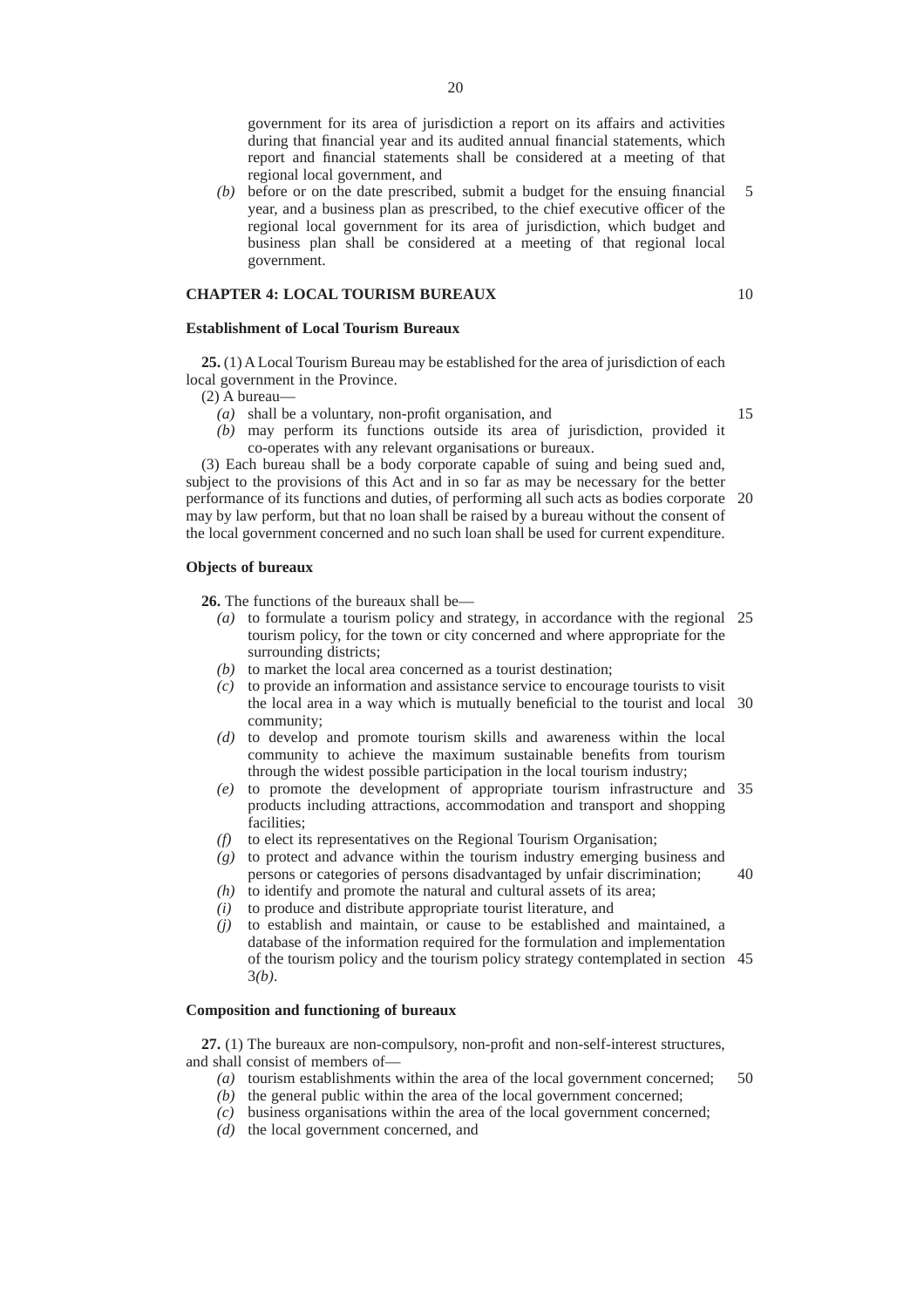*(e)* members of other bureaux by virtue of paragraphs *(a)*, *(b)*, *(c)* or *(d)*.

(2) Membership of a bureau is renewable annually.

(3) Each bureau shall elect an Executive Committee, comprising a chairperson, a vice-chairperson and such number of additional members as may be determined by the annual general meeting of members, provided that at least one, but not more than two, of the members of the Executive Committee shall be members contemplated in subsection 1*(d)*, provided further that the chairperson or vice-chairperson shall not be a member contemplated in subsection 1*(d)*.

(4) The bureau may, at a meeting of its members, elect a local Marketing Committee and a local Development Committee which shall assist, advise and support the bureau in the execution of its marketing and development functions and objectives, provided that one of the members contemplated in subsection  $(1)(d)$  shall be elected to the local Marketing Committee and another of those members shall be elected to the local Development Committee. 10

(5) The Executive Committee contemplated in subsection (3) shall appoint a 15 secretariat of the bureau, which secretariat shall also act as the secretariat for the local committees.

(6) If the chairperson of a bureau or a local committee is for any reason unable to act as chairperson, the vice-chairperson of that bureau or local committee, as the case may be, shall perform the functions of the chairperson.

(7) The local committees shall each elect a chairperson and a vice-chairperson from amongst its members.

(8) The provisions of sections 6, 9 and 21(10) are *mutatis mutandis* applicable to a bureau.

(9) A bureau shall appoint a person as chief executive officer who shall be its 25 accountable officer, be in charge of the other employees of the bureau and be responsible to the bureau.

#### **Accreditation of bureaux**

**28.** (1) Bureaux constituted in terms of this Act shall be accredited by the Board if they meet the criteria for accreditation formulated by the Board. (2) The Board shall keep a register of all accredited bureaux. 30

**Constitution of bureaux**

**29.** (1) Subject to the provisions of this Act, and in consultation with the members contemplated in section 27(1)*(d)*, each bureau shall adopt a written Constitution as prescribed.

(2) No bureau shall be accredited by the Board in terms of section 28(1) unless the Board approves that bureau's Constitution.

# **Funds of bureaux**

**30.** (1) The funds of a bureau shall consist of—

- *(a)* appropriations from the local government concerned, pursuant to an annual 40 budget submitted by the bureau in terms of section 31(3)*(b)* and approved by the local government;
- *(b)* donations, bequests, sponsorships or contributions;
- *(c)* subject to section 25(3), income generated so as to achieve its objects, and *(d)* membership fees.

(2) The Executive Committee of a bureau must determine membership fees, which may include fees for different categories of members, and such fees must be approved by the annual general meeting of members.

(3) Membership fees shall be payable annually on renewal of membership, but the local government concerned shall not be liable to pay membership fees.

#### **Accountability arrangements of bureaux**

**31.** (1) The chief executive officer of the bureau appointed in terms of section 27(9) shall be the accounting officer of the bureau and he or she shall account for all money received, all payments made and all property acquired, received, held or disposed of by the bureau.

(2) The provisions of section 13(2) and (3) are *mutatis mutandis* applicable to a bureau.

20

5

35

45